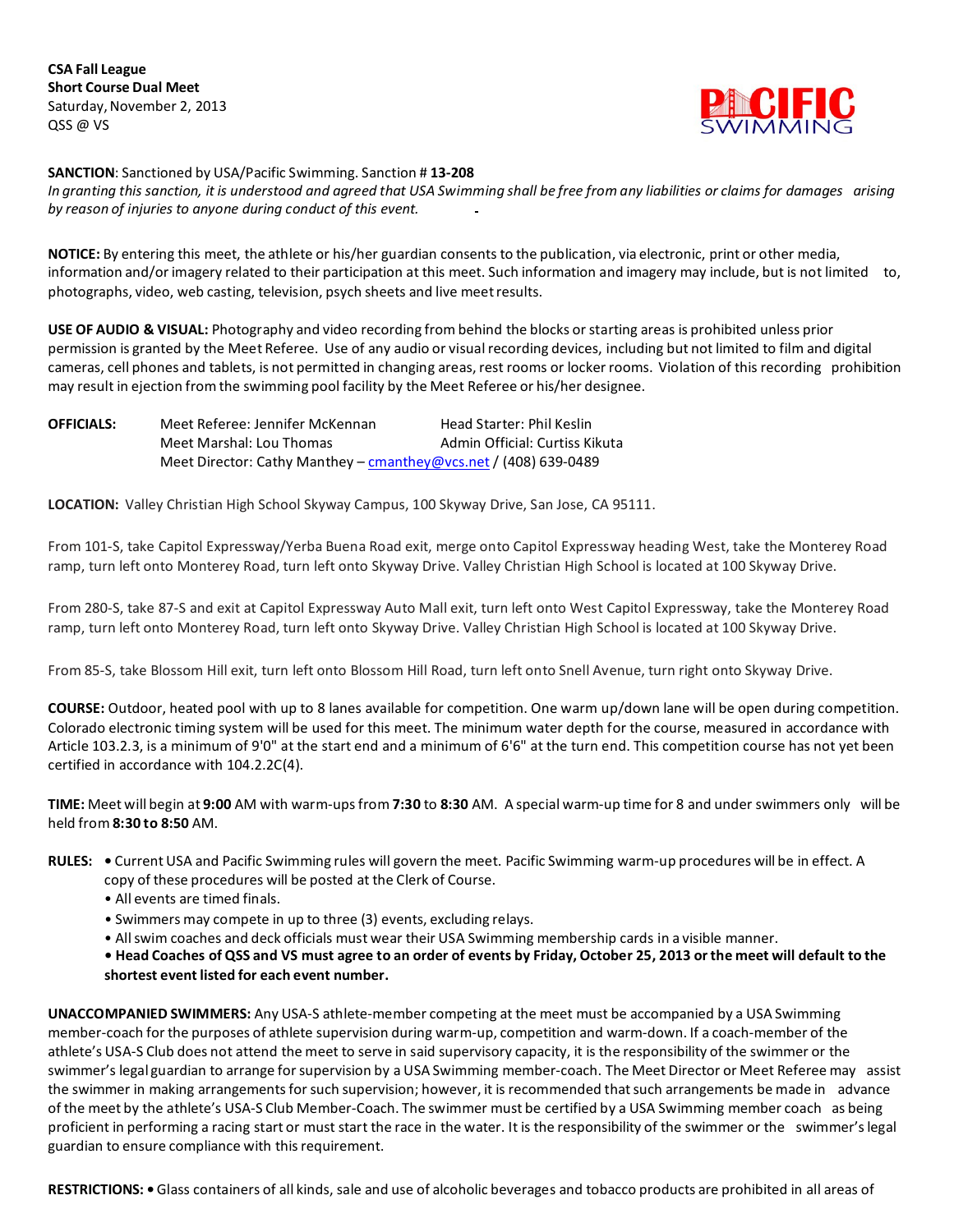the meet venue defined as on the pool deck, in the locker rooms, in spectatorseating, on standing areas and in all areas used by swimmers, during the meet and during warm-up periods.

• Except where the venue facilities require otherwise, changing into or out of swimsuits other than in locker rooms or other designated areas is not appropriate and is strongly discouraged.

## ELIGIBILITY: • Swimmers must be a member of QSS or VS. Swimmers who are unattached, but participating with a member team **may enter a CSA dual meet.**

• Each swimmer competing for his or her team must be a current member of USA-S. The meet host must check allswimmer registrations against the SWIMS database, and if not found to be registered, the Meet Directorshall acceptthe registration at the meet (a \$10 surcharge will be added to the regular registration fee). Duplicate registrations will be refunded by mail. • Unattached swimmers may compete, but may not score team points. Unattached swimmers will be seeded the same as attachedswimmers.

• Swimmers with NO TIME ('NT') entries will be accepted**.**

. OPEN events are for swimmers of any age and there will be no minimum time standard for entering an OPEN event.

• Swimmers aged 15 & Up will be competing in the OPEN events. Swimmers 19 years of age and over are eligible to compete in the meet in the OPEN events.

**ENTRIES:** Coaches will enterswimmers via the Hy-Tek or TU and email the Meet Director **by Monday, October 28, 2013 by 9:00 PM. Email entries to** [cmanthey@vcs.net](mailto:cmanthey@vcs.net)**.**

**ENTRY FEES:** \$25 perswimmer. Visiting team must bring a check in full payable to "Valley Splash" for visiting team entries.

**CHECK-IN:** The meet will be pre-seeded. There will be no check–in.

**SCRATCHES:** There is NO penalty for a swimmer entered in this meet that misses one of his/her events.

**AWARDS**: No awards will be presented for placing.

**ADMISSION:** Free.

**REFRESHMENTS:** Snack bar may be available.

**PROGRAMS:** No programs will be available for purchase.

**TIMERS:** Participating teams will be responsible for providing timers.

**SCORING:** Scoring will be done in accordance with USA Swimming rules. Scoring in individual events will be as follows: 1<sup>st</sup> place = 5 points; 2<sup>nd</sup> place = 3 points; 3<sup>rd</sup> place = 1 point. Scoring in relay events will be as follows: 1<sup>st</sup> place = 7 points; 2<sup>nd</sup> place = 0. Scoring will include boys & girls 8 & U; 10 & U; 11-12; 13-14 and OPEN. OPEN events will not be scored by age group.